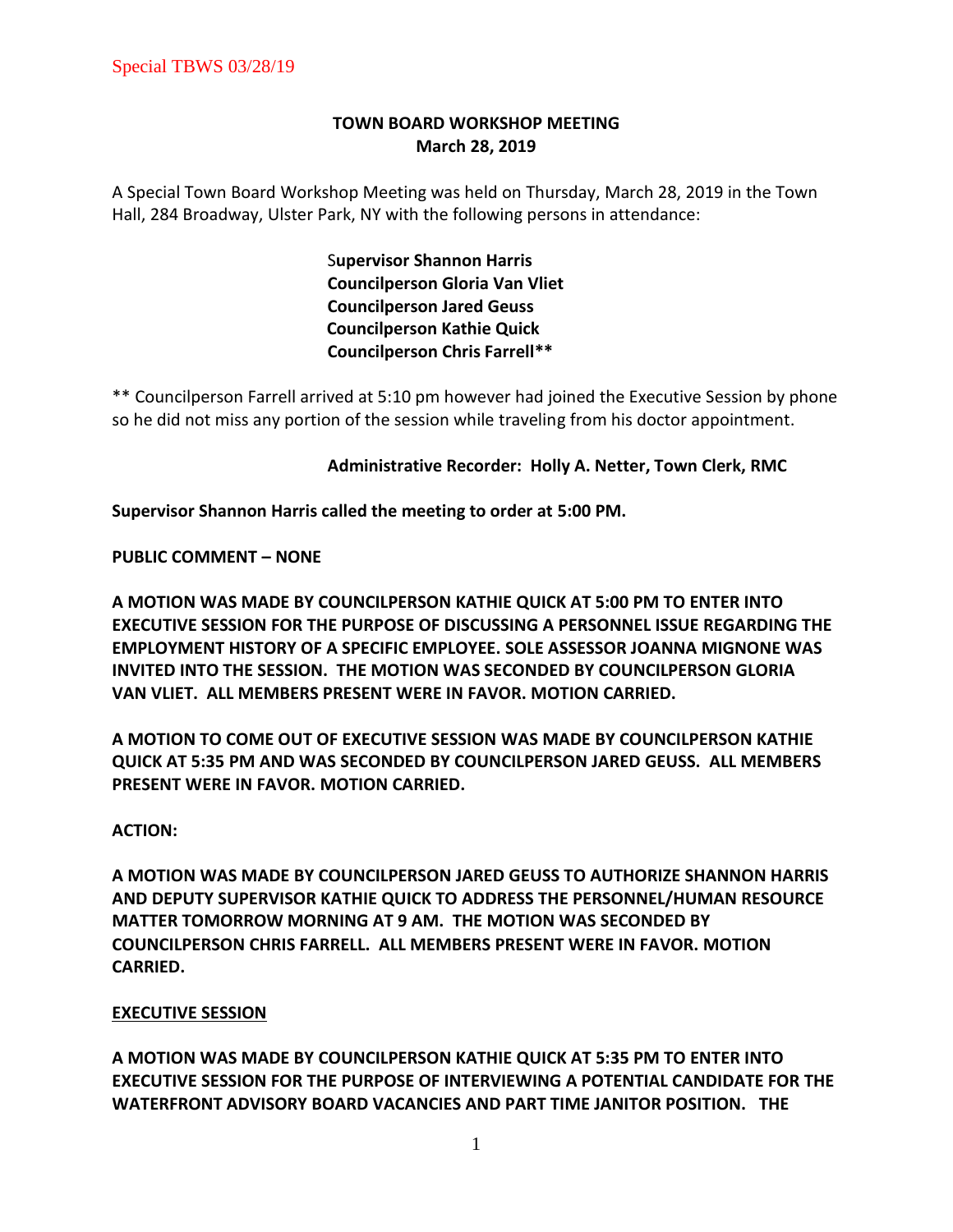**MOTION WAS SECONDED BY COUNCILPERSON GLORIA VAN VLIET. ALL MEMBERS PRESENT WERE IN FAVOR. MOTION CARRIED**.

**A MOTION WAS MADE BY SUPERVISOR HARRIS TO COME OUT OF EXECUTIVE SESSION AT 6:23 PM AND WAS SECONDED BY COUNCILPERSON JARED GEUSS. ALL MEMBERS PRESENT WERE IN FAVOR. MOTION CARRIED**.

# **ACTION:**

**A MOTION WAS MADE BY COUNCILPERSON CHRIS FARRELL TO APPOINT ANTHONY ALECCA TO THE POSITION OF JANITOR CONTINGENT UPON A SUCCESSFUL BACKGROUND CHECK AT A RATE OF \$15.00. THE MOTION WAS SECONDED BY COUNCILPERSON KATHIE QUICK. ALL MEMBERS PRESENT WERE IN FAVOR. MOTION CARRIED**.

**A MOTION WAS MADE BY SUPERVISOR SHANNON HARRRIS TO RECEIVE FEEDBACK OF A RECOMMENDATION FROM THE WATERFRONT ADVISORY BOARD FOR (2) TWO VACANCIES ON THE BOARD. THE MOTION WAS SECONDED BY COUNCILPERSON CHRIS FARRELL. ALL MEMBERS PRESENT WERE IN FAVOR. MOTION CARRIED.** 

# **MANDATORY TRAINING**

On April 26, 2019 there will be mandatory sexual harassment training and violence in the workplace training for all employees, Town Board members and volunteers. For those who are interested, an active shooter demonstration will also be given. There will be a morning session at 9am and an afternoon session at 1pm for those who are not able to make the morning meeting. The training is expected to take 2 hours.

# **CONTRACTUAL – MATT RYAN OF ROEMER WALLENS GOLD & MINEAUX LLP**

**A MOTION WAS MADE BY COUNCILPERSON CHRIS FARRELL TO SIGN THE AGREEMENT WITH MATTHEW RYAN OF ROEMER WALLENS GOLD & MINEAUX, LLP FOR PERSONNEL ISSUES AND UNION LEGAL COUNSEL AT A RATE OF \$260/HOUR AND ASSOCIATE WORK AT A RATE OF \$190/ HOUR. THE MOTION WAS SECONDED BY COUNCILPERSON JARED GEUSS. ALL MEMBERS PRESENT WERE IN FAVOR. MOTION CARRIED.** 

# **Video Surveillance – Liberty Security**

Jared Keplinger attended the meeting to review the proposal previously submitted for new surveillance equipment at Town Hall, Ross Park, Sleightsburgh Park, Freer Park and the Transfer Station. Supervisor Harris said there was \$8,500 available in the Capital fund to use for the equipment. Several finance options were reviewed. The Board decided the equipment for Town Hall would come out of the capital account and the funds for the offsite locations will be financed for 3 years.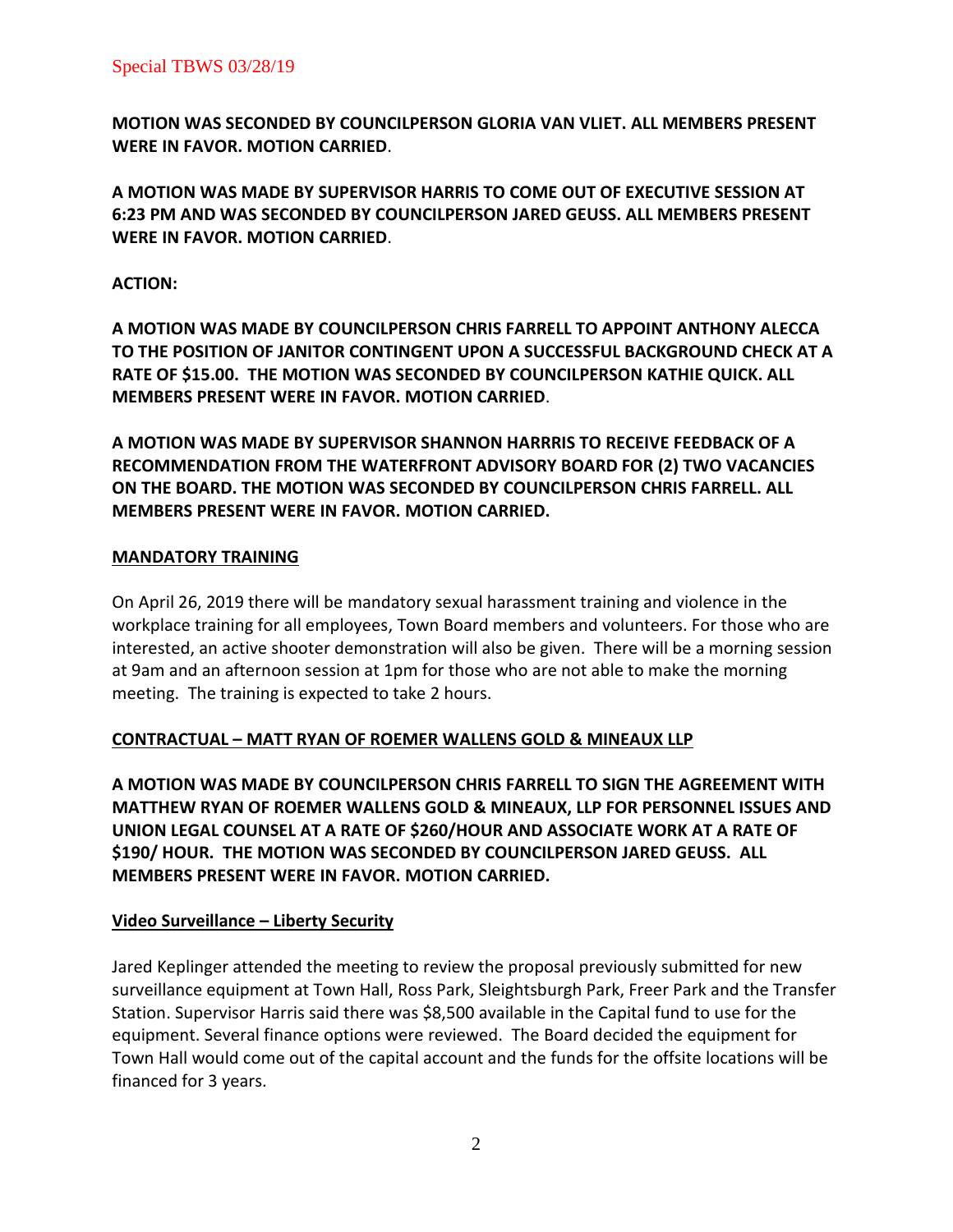**A MOTION WAS MADE BY COUNCILPERSON JARED GEUSS TO SIGN A CONTRACT WITH LIBERTY SECURITY BASED ON THE REVISION USING \$8,500 FROM THE CAPITAL FUNDS FOR THE TOWN HALL AND FINANCE \$9,900 FOR 3 YEARS FOR THE OFFSITE LOCATIONS. THE MOTION WAS SECONDED BY COUNCILPERSON CHRIS FARRELL. ALL MEMBERS PRESENT WERE IN FAVOR. MOTION CARRIED.** 

# **ESTUARY RIVER ACCESS STUDY – LABERGE GROUP**

**The Riverfront Access Study costs are as follows:**

**Total Project \$74,750 - \$10,000 in-kind services from Scenic Hudson for engineering = \$64,750**

**\$50,000 Estuary Grant Scenic Hudson \$5,000 Town's responsibility \$7,000 cash and \$2,750 in-kind services**

**A MOTION WAS MADE BY COUNCILPERSON CHRIS FARRELL TO APPROVE THE CONTRACT ADDENDUM FOR LABERGE GROUP FOR SERVICES DEFINED IN ATTACHMENT A – ESOPUS RIVERFRONT ACCESS AND CONNECTION STUDY SCOPE OF SERVICES IN THE AMOUNT OF \$64,750. THE MOTION WAS SECONDED BY COUNCILPERSON GLORIA VAN VLIET. ALL MEMBERS PRESENT WERE IN FAVOR. MOTION CARRIED.** 

## **CAL RIPKEN – ROSS PARK AGREEMENT**

**A MOTION WAS MADE BY COUNCILPERSON CHRIS FARRELL TO AUTHORIZE SUPERVISOR HARRIS TO SIGN THE CONTRACT WITH CAL RIPKEN TO UTILIZE ROSS PARK FOR THE MONTHS OF APRIL, MAY AND JUNE, MONDAY - FRIDAY 5:30 – 7:30 AND SATURDAY 8AM -1PM. THE MOTION WAS SECONDED BY COUNCILPERSON JARED GEUSS. ALL MEMBERS PRESENT WERE IN FAVOR. MOTION CARRIED.** 

## **TIGHE & BOND ENGINEERING**

Stormwater Infrastructure Assessment and Capital Improvement Plan cost \$46,500

Drinking Water Infrastructure Assessment project \$45,700

Total fee will be reduced by \$3,000 if both projects are awarded. (\$45,000 & \$44,200)

**A MOTION WAS MADE BY COUNCILPERSON JARED GEUSS TO SIGN THE ENGINEERING CONTRACT WITH TIGHE & BOND FOR THE STORMWATER TASK FORCE AND DRINKING WATER INFRASTRUCTURE IMPROVEMENT PROJECTS IN THE AMOUNT OF \$89,200. THE MOTION WAS SECONDED BY COUNCILPERSON KATHIE QUICK. ALL MEMBERS PRESENT WERE IN FAVOR. MOTION CARRIED.**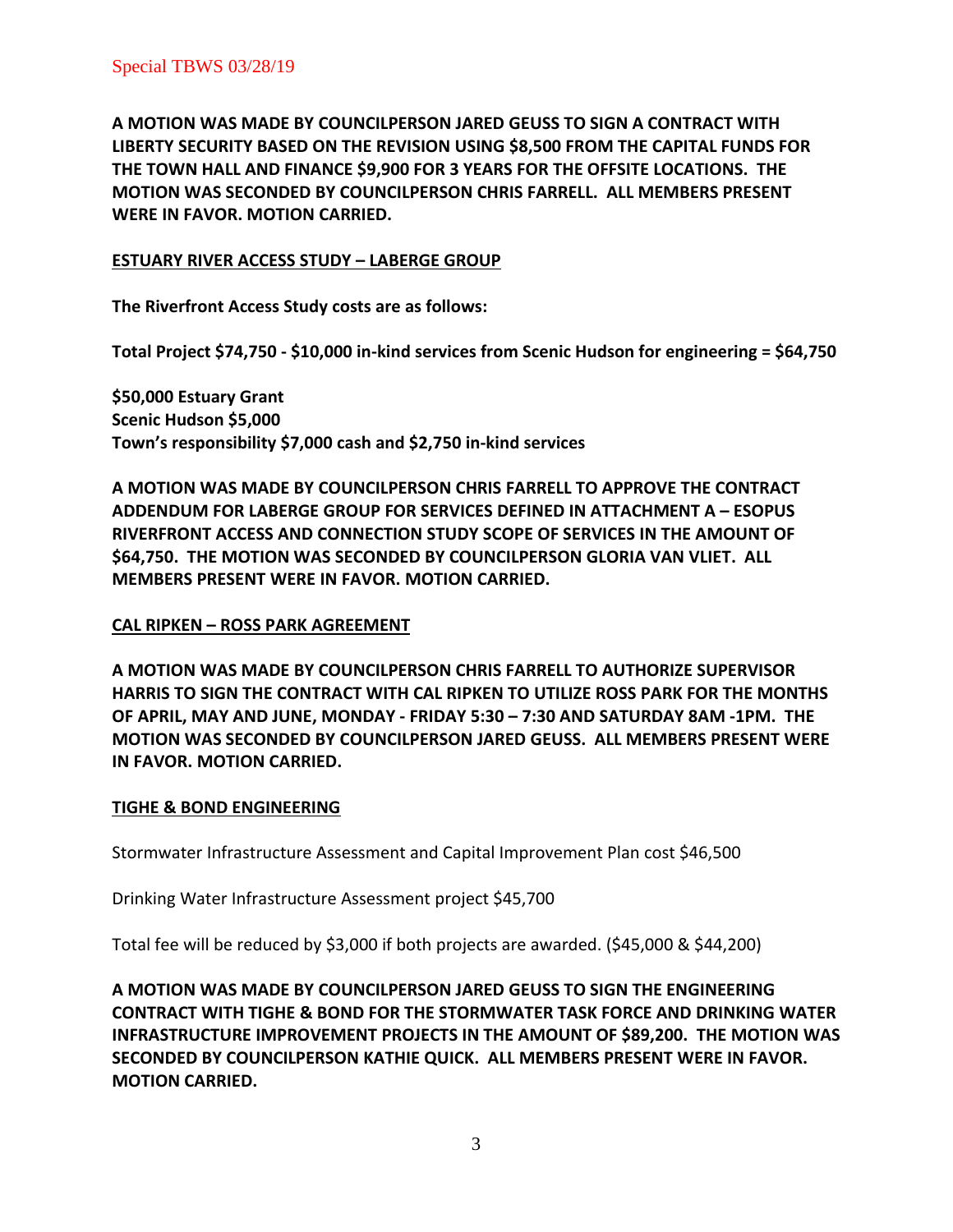# Special TBWS 03/28/19

## **Technical Building Services, Inc - TBS**

The service agreement in the amount of \$7,500 with TBS is up for renewal. The Board has made a decision not to renew the contract. Dan Vedder, Supervisor of Building and Grounds, feels we will get better service from Dutchess Tekcon and the follow through on issues that we have presented to TBS has not been satisfactory.

# **RESOLUTION TO HIRE KYLE BARNETT, ESQ AS SPECIAL COUNSEL FOR THE DYNO-NOBEL SITE**

**Whereas**, the Town wishes to appoint Kyle W. Barnett, Esq., as special counsel to represent the interests of the Town of Esopus pertaining to the proposed remedy of the State Superfund Site–Dyno -Nobel site located at 161 Ulster Avenue, Ulster Park, NY which was noticed by the DEC in February, 2019;

**Now, Therefore, Be it resolved** that the Town Board of the Town of Esopus appoints, Kyle W. Barnett, Esq., Van DeWater & Van DeWater, LLP, 85 Civic Center Plaza, Poughkeepsie, NY, as special counsel for the purpose of representing the interests of the Town of Esopus pertaining to the proposed remedy of the State Superfund Site–Dyno-Nobel site located at 161 Ulster Avenue, Ulster Park, NY, at a rate of \$195.00 per hour.

**Now, Therefore, Be It Further Resolved**, that the Town Board of the Town of Esopus authorizes Mr. Barnett to take such legal actions as may be necessary on behalf of the Town of Esopus:

| <b>Councilperson Chris Farrell</b>    |            |
|---------------------------------------|------------|
| <b>Councilperson Jared Geuss</b>      |            |
| <b>Councilperson Gloria Van Vliet</b> | AYE        |
| <b>Councilperson Jared Geuss</b>      | <b>AYE</b> |
| <b>Councilperson Kathie Quick</b>     | <b>AYE</b> |
| <b>Councilperson Chris Farrell</b>    | AYE        |
| <b>Supervisor Shannon Harris</b>      | AYE        |
|                                       |            |

**ALL TOWN BOARD MEMBERS PRESENT VOTED IN FAVOR. MOTION CARRIED.**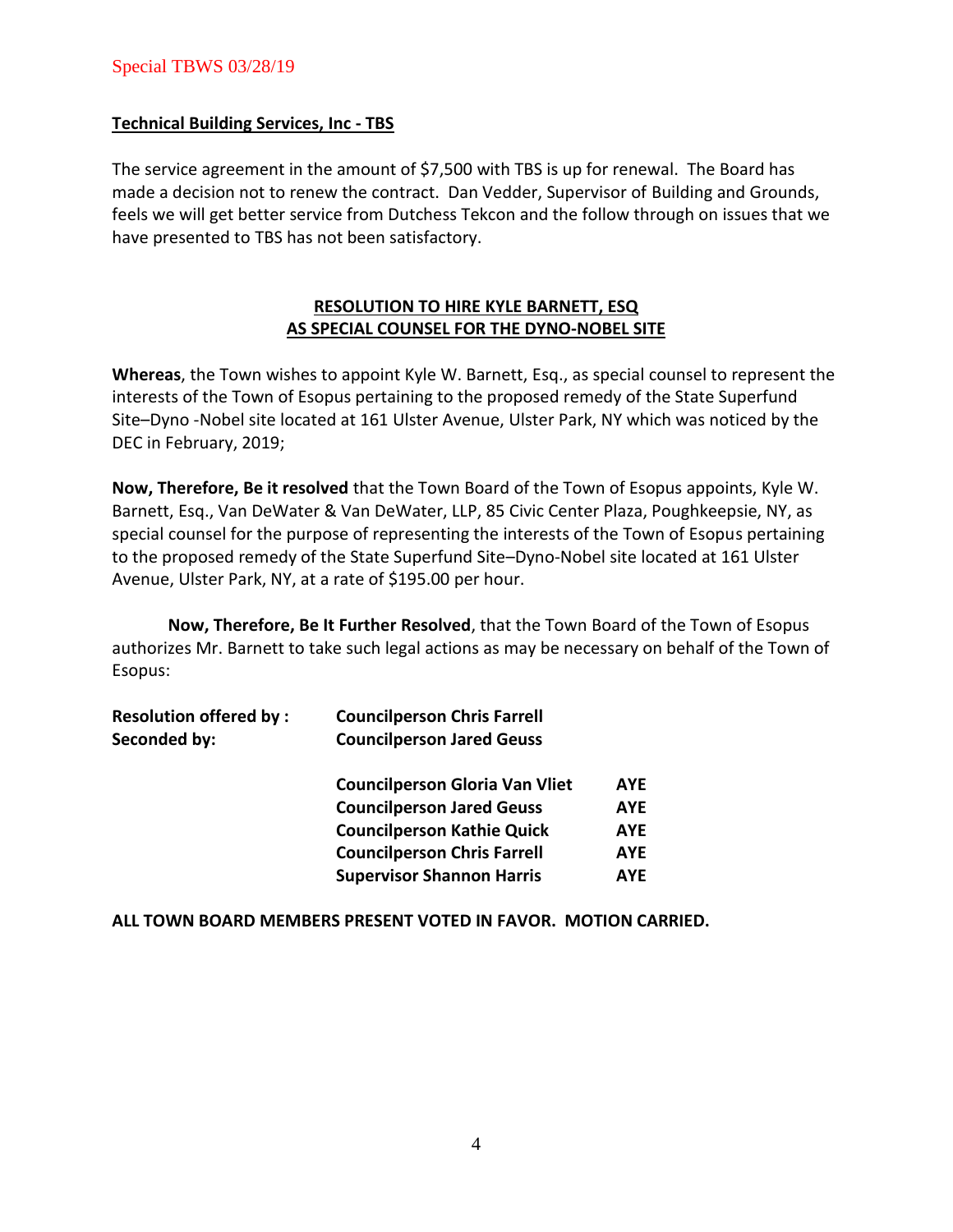## Special TBWS 03/28/19

#### **DYNO NOBEL**

There is a meeting with the Head of State DEC on April  $3^{rd}$  to see if the Town can get the state to agree to the 90 day extension. Supervisor Harris, Dean Sommer Environmental Attorney representing the Community of Churches, and Dan Michaud who works for the DEP employees but is attending as a private consultant with pro bono service will attend the meeting. Attorney Sommer made the recommendation of the following resolution to give Supervisor Harris authority to negotiate since there is such a time crunch on the matter. The extension would give the Town time to review the foiled materials to ensure the cleanup is done in a satisfactory matter to protect the community. Supervisor Harris has a plan of action in place if they do not grant the 90 day request. She is preparing an Emergency Community meeting for April 9<sup>th</sup> if the DEC does not grant the extension. She plans on giving the DEC an invitation to come talk to the citizens who are calling with concerns on April 9th. Supervisor Harris has been keeping individuals such as Adele Rider, County Executive and Assemblyman Kevin Cahill in the loop and both are on board with our 90 day request. Dylan Miyoshi , Hudson Valley Regional Representative for Governor Cuomo's office, is looking to see if there is a reason why they will not grant us the 90 day extension.

#### **EMERGENCY CORRESPONDENCE – DYNO- NOBEL CLEAN UP**

#### **RESOLUTION**

**WHEREAS**, the Town wishes to authorize Town Supervisor, Shannon Harris, working closely with legal counsel, to represent the interests of the Town of Esopus pertaining to the proposed remedy of the State Superfund Hercules / Dyno-Nobel site located at 161 Ulster Avenue, Ulster Park, New York, when the matter is urgent and there is insufficient time to discuss the issue with the full Town Board;

**NOW, THEREFORE, BE IT RESOLVED** that the Town Board of the Town of Esopus authorizes Town Supervisor, Shannon Harris, to address urgent matters when there is insufficient time to bring the matter before the Town Board for the purpose of representing the interests of the Town of Esopus pertaining to the proposed remedy of the State Superfund Hercules / Dyno-Nobel site located at 161 Ulster Avenue, Ulster Park, New York.